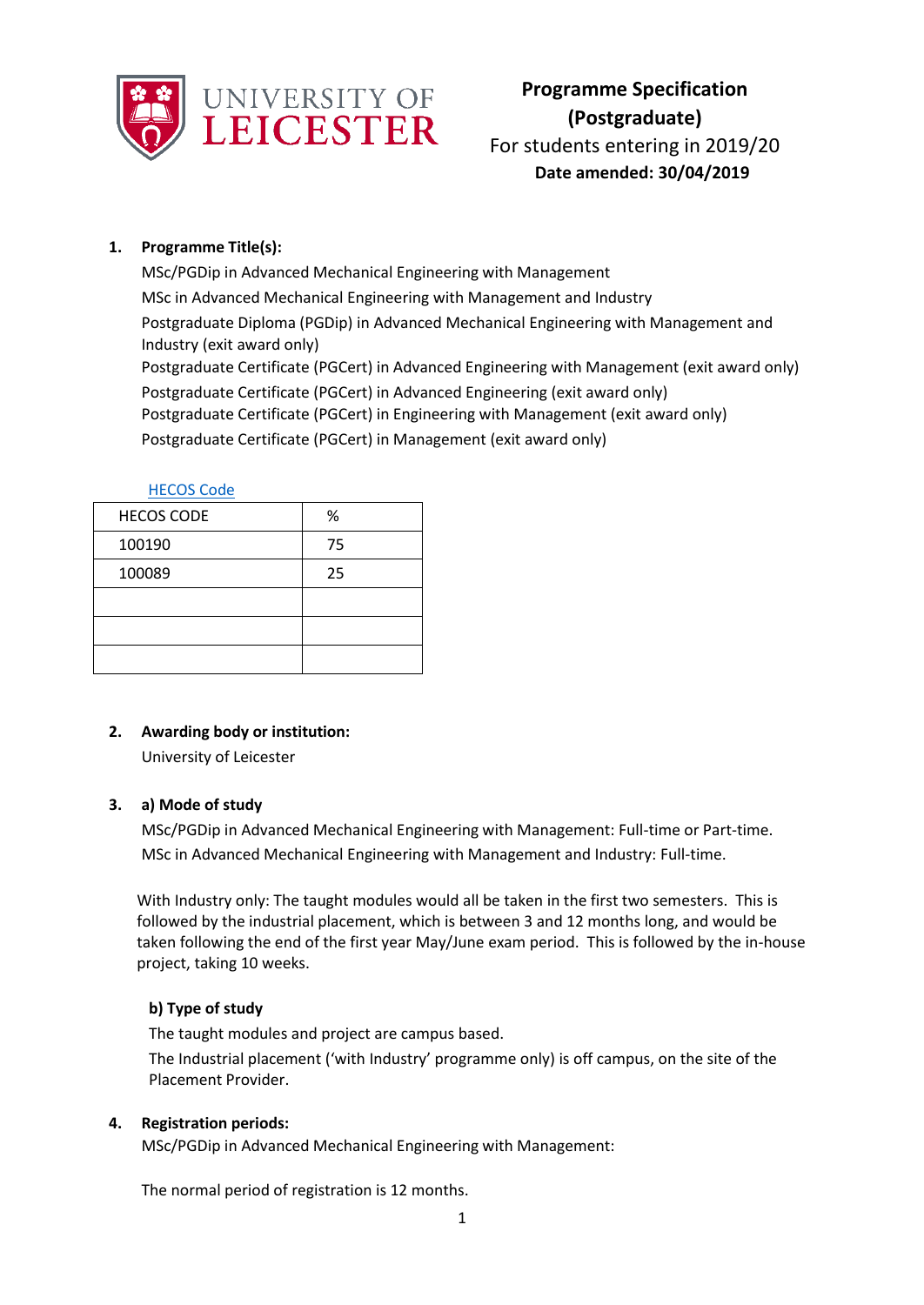The maximum period of registration is 24 months.

MSc in Advanced Mechanical Engineering with Management and Industry:

The normal period of registration is 24 months. The maximum period of registration is 33 months.

### **5. Typical entry requirements:**

#### **Academic**:

Candidates should normally have at least a good second class honours degree in a relevant subject from a British university; or a qualification recognized by the University as equivalent.

#### **English language**

Candidates whose first language is not English will be required to provide evidence of appropriate language skills. A score of 6.5 in IELTS or an equivalent is required, but if candidates have been instructed in their u/g courses in English in certain countries for a period of at least two years, this may be deemed adequate. Courses at the University's English Teaching Unit are offered to candidates who fail this requirement. The course must be completed before the MSc can begin.

## **6. Accreditation of Prior Learning:**

None

### **7. Programme aims:**

This is an advanced career entry programme focussed on industrial careers in the engineering sector. The technical focus of this programme is state-of-the-art methodologies and techniques relevant to design of mechanical systems and components. Particular attention will be given to the development of investigative, modelling and computational strategies. The course covers fluid dynamics, solid structures, advanced and conventional materials and control systems in combination with a rigorous introduction to those management theories, models, frameworks and techniques that are likely to be important to a professional Engineer. The combination of advanced technical Engineering skills and knowledge of Management theory and practice equips students with the knowledge and skills required to secure leadership roles in global engineering industries. At the end of the programme students should:

- Demonstrate specific knowledge of advanced topics in engineering, specifically in mechanical fields, and to be able to apply this knowledge in the design and simulation of real-world systems;
- Demonstrate clear communication skills and be competent users of IT communication techniques (e.g. oral presentation and report writing);
- Work effectively as part of both multi- and single-disciplinary teams;
- Have knowledge of core management subjects, be able to explain them, critique them, select, apply them to engineering management situations
- Pursue research (MSc graduates only);

For the 'with industry' variant only, these additional programme aims apply:

- Prepare students for career and training opportunities which relates to their degree in both the private and public sectors, and voluntary organisations.
- Construct effective applications for placement opportunities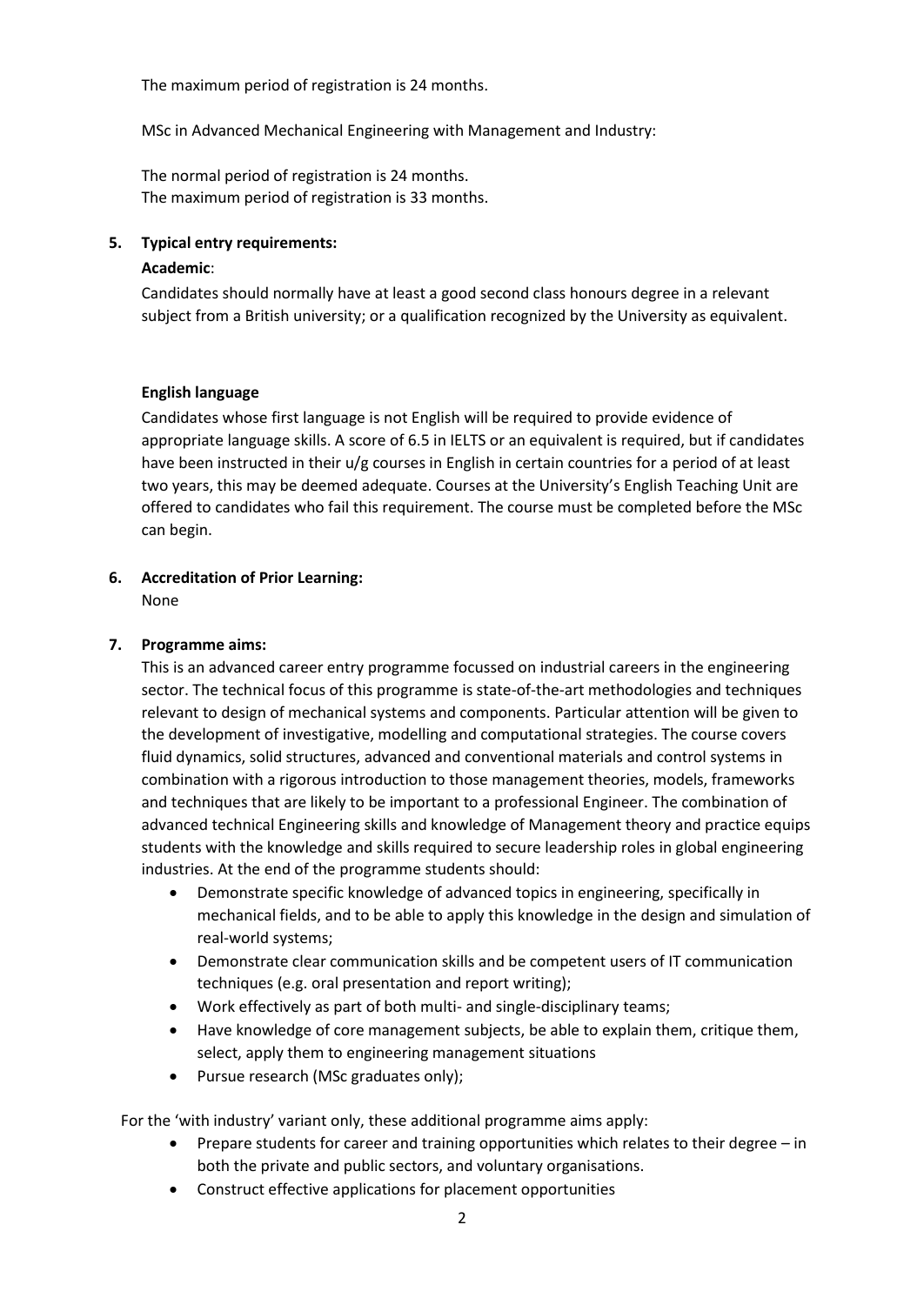- Provide students the opportunity to recognise suitable plans for transitioning into the workplace
- **8. Reference points used to inform the programme specification:**
- QAA Benchmarking Statement
- Framework for Higher Education Qualifications (FHEQ)
- UK Quality Code for Higher Education
- Engineering Accreditation Board (EAB) Masters Degree other than Integrated Masters, and EngD Learning Outcomes (AHEP 3rd Edition)
- UK-SPEC (UK Standard for Professional Engineering Competence)
- Engineering Council Compensation and Condonement requirements November 2018.
- University Learning Strategy
- University Assessment Strategy
- University of Leicester Periodic Developmental Review Report
- External Examiners' reports (annual)
- United Nations Education for Sustainable Development Goals
- Student Destinations Data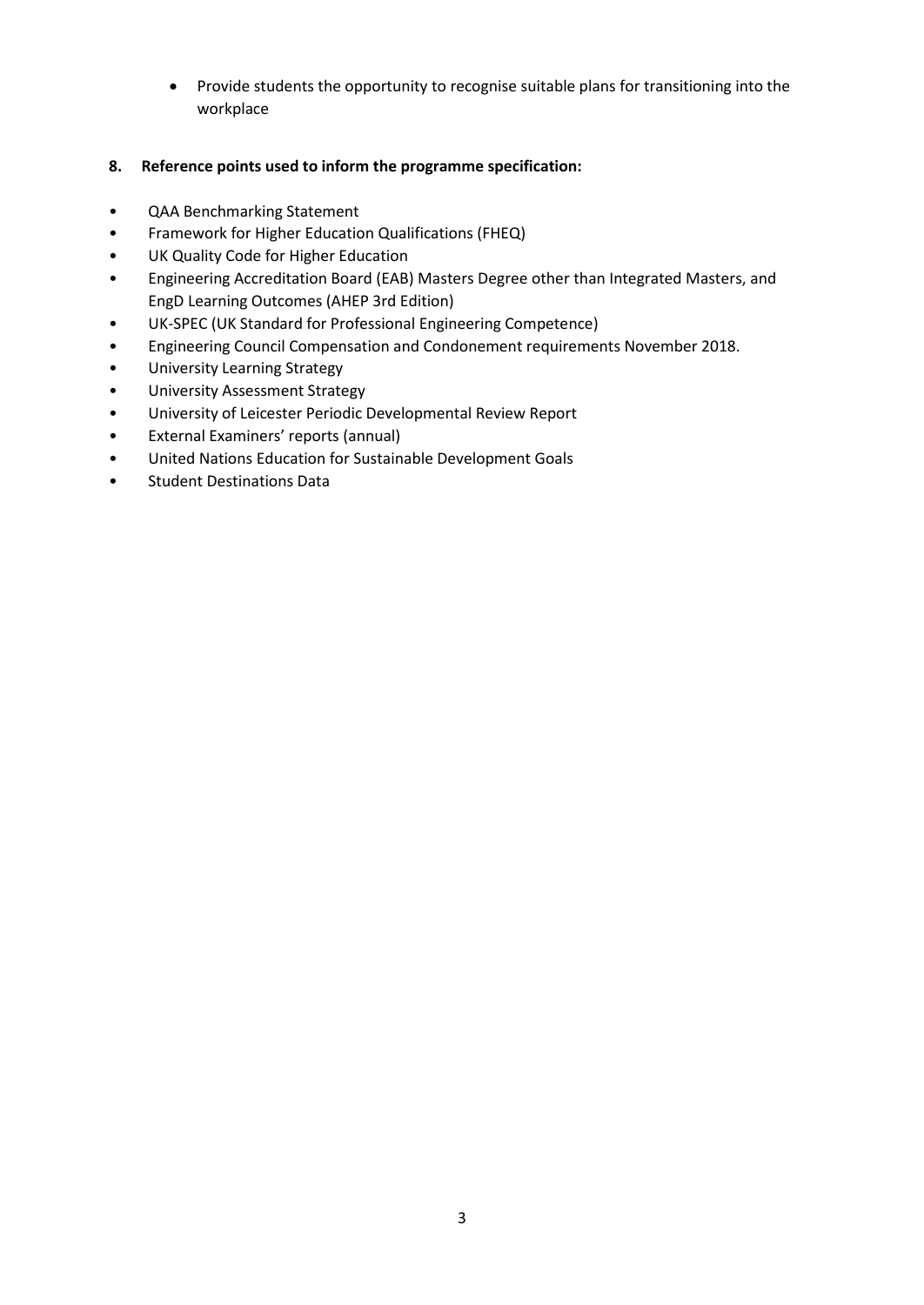### **9. Programme Outcomes:**

| <b>Intended Learning</b>                                                                                                                                                                                                                                                                                                                                                                                                                                                                                                       | <b>Teaching and Learning Methods</b>                                                                                                                                                                                                                                                          | <b>How Demonstrated?</b>                                                                                                                                                                                                                                                                        |  |  |  |  |
|--------------------------------------------------------------------------------------------------------------------------------------------------------------------------------------------------------------------------------------------------------------------------------------------------------------------------------------------------------------------------------------------------------------------------------------------------------------------------------------------------------------------------------|-----------------------------------------------------------------------------------------------------------------------------------------------------------------------------------------------------------------------------------------------------------------------------------------------|-------------------------------------------------------------------------------------------------------------------------------------------------------------------------------------------------------------------------------------------------------------------------------------------------|--|--|--|--|
| <b>Outcomes</b>                                                                                                                                                                                                                                                                                                                                                                                                                                                                                                                |                                                                                                                                                                                                                                                                                               |                                                                                                                                                                                                                                                                                                 |  |  |  |  |
| (a) Subject and Professional skills                                                                                                                                                                                                                                                                                                                                                                                                                                                                                            |                                                                                                                                                                                                                                                                                               |                                                                                                                                                                                                                                                                                                 |  |  |  |  |
| Knowledge                                                                                                                                                                                                                                                                                                                                                                                                                                                                                                                      |                                                                                                                                                                                                                                                                                               |                                                                                                                                                                                                                                                                                                 |  |  |  |  |
| Core knowledge of fluid<br>dynamics, solid structures,<br>advanced and conventional<br>materials, surfaces, MATLAB /<br>CAD and control systems.<br>A core knowledge of<br>management subjects including<br>the business environment,<br>accountability, representation<br>and control. Knowledge of the<br>quantitative and qualitative<br>methods used in management<br>research and what constitutes a<br>methodology. Students should<br>be able to synthesise and apply<br>knowledge to engineering<br>management issues. | Lectures, Specified reading,<br>Laboratory classes, Design exercises,<br>Tutorials, Group discussion, directed<br>reading and exercises, private study,<br>assignment feedback: formative and<br>summative.<br>Dissertation research process,<br>research methods training.                   | Module examinations,<br>Laboratory, design exercises,<br>literature review reports, oral<br>presentations and tutorial<br>performance. Essays (individual),<br>group discussions, computer based<br>exercises, case study exercises.<br>Research proposal, ethics approval<br>and dissertation. |  |  |  |  |
|                                                                                                                                                                                                                                                                                                                                                                                                                                                                                                                                | <b>Concepts</b>                                                                                                                                                                                                                                                                               |                                                                                                                                                                                                                                                                                                 |  |  |  |  |
| Design, selection and testing of<br>materials, mechanisms in<br>structures, design of flows,<br>robust control.<br>Graduates should be able to<br>explain the core concepts of<br>management as they relate to<br>engineering activities.                                                                                                                                                                                                                                                                                      | Lectures, Practical classes, Tutorials,<br>Group discussion, Directed reading,<br>assignment feedback, private-study.<br>Dissertation supervision process,<br>independent research.                                                                                                           | Module examinations, Laboratory,<br>design exercise and literature review<br>reports, oral presentations, tutorial.<br>Essays (individual), group<br>discussions, case study exercises,<br>research proposal and dissertation.                                                                  |  |  |  |  |
|                                                                                                                                                                                                                                                                                                                                                                                                                                                                                                                                | <b>Techniques</b>                                                                                                                                                                                                                                                                             |                                                                                                                                                                                                                                                                                                 |  |  |  |  |
| Practical demonstration of<br>experimental methods for fluid<br>dynamics and structures.<br>Competent use of standard and<br>specialized engineering design<br>tools. Model-based control<br>Competent use of a variety of<br>engineering design tools,<br>conventions of academic writing<br>and qualitative and quantitative<br>evaluation to solve<br>management problems relevant<br>to engineering.                                                                                                                       | Laboratory classes, Individual<br>independent project and research,<br>module design exercise supervision,<br>Practical demonstrations, Lectures.<br>Self- directed private-study.<br>Assignment feedback, formative and<br>summative. Dissertation research<br>process and methods training. | Laboratory and design exercise<br>reports, module design exercise<br>assessment, essays (individual),<br>group discussions, case study<br>exercises, and the dissertation.<br>Module examinations.                                                                                              |  |  |  |  |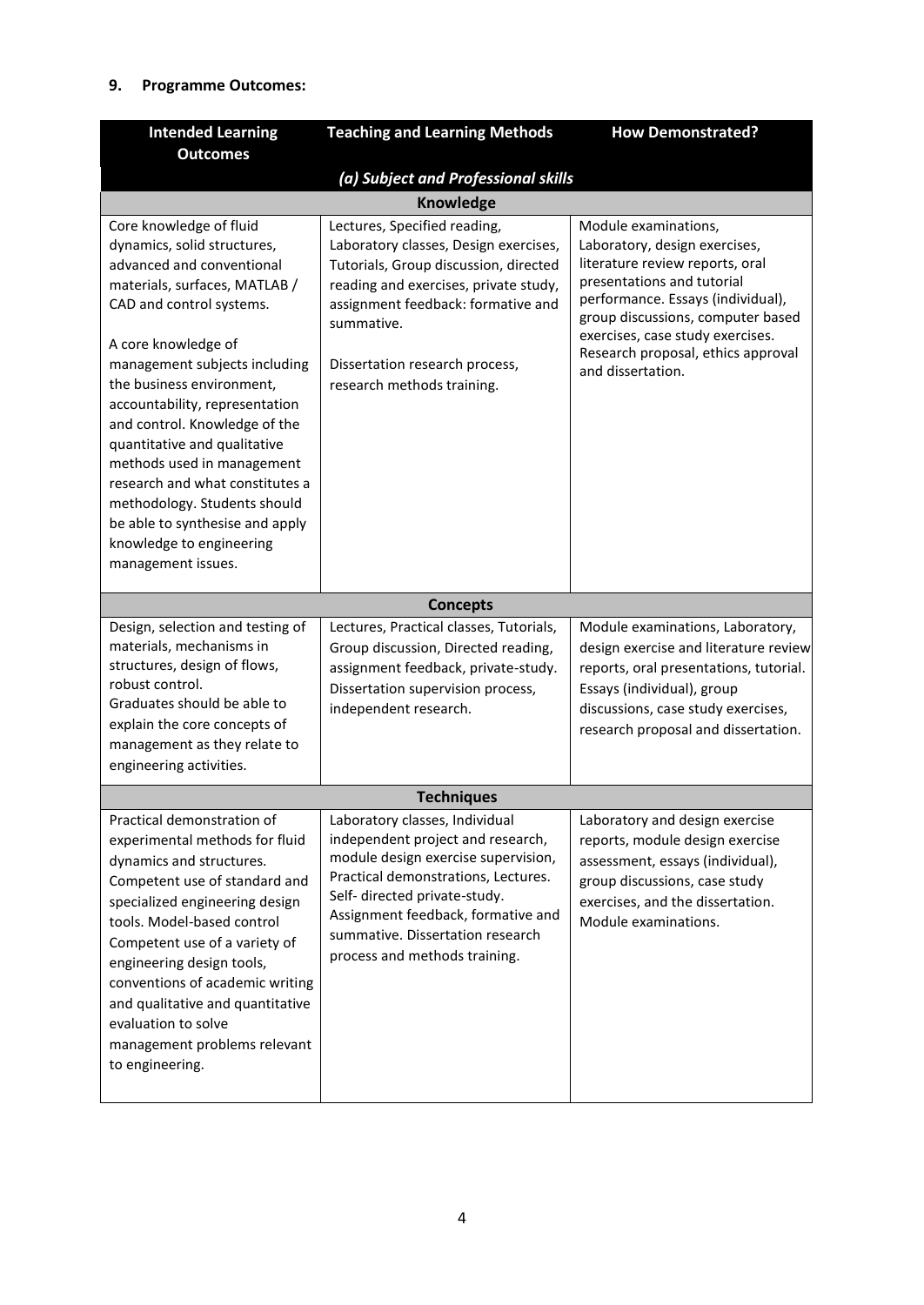| <b>Critical analysis</b>                                                                                                                                                                                                                       |                                                                                                                                                                                         |                                                                                                                                                                               |  |  |
|------------------------------------------------------------------------------------------------------------------------------------------------------------------------------------------------------------------------------------------------|-----------------------------------------------------------------------------------------------------------------------------------------------------------------------------------------|-------------------------------------------------------------------------------------------------------------------------------------------------------------------------------|--|--|
| Critical appraisal of results and<br>literature, the discipline of<br>management and its application<br>in engineering, including in<br>different cultural,<br>environmental and<br>organisational contexts.                                   | Laboratory, design<br>exercise<br>and<br>project supervision                                                                                                                            | Laboratory, module design exercise<br>and literature review reports. Essays<br>(individual), group discussion, case<br>study exercises. Project progress and<br>dissertation. |  |  |
|                                                                                                                                                                                                                                                | <b>Presentation</b>                                                                                                                                                                     |                                                                                                                                                                               |  |  |
| Presentation of scientific<br>results, management analysis<br>and conclusions in an organized<br>and appropriate medium to a<br>professional standard with<br>clarity, fluency and coherency.<br>Participation in scientific<br>discussion.    | Tutorials, Module seminars,<br>Laboratory classes, module design<br>exercise supervision, Project<br>supervision, group discussion,<br>directed reading and exercises.<br>Dissertation. | Module presentations, Laboratory,<br>module design exercise and<br>dissertation. Essays, examinations<br>and case study exercises.                                            |  |  |
|                                                                                                                                                                                                                                                | <b>Appraisal of evidence</b>                                                                                                                                                            |                                                                                                                                                                               |  |  |
| Experimental methods, Project<br>design. Ability to locate, organise<br>and assess data, analyse complex<br>ideas and understand and<br>criticise different arguments with<br>independent inquiry at an<br>advanced level.                     | Lectures, Laboratory classes, Project<br>supervision. Independent research,<br>group discussion, directed reading<br>and exercises.                                                     | Written examinations, laboratory<br>and design exercise reports,<br>dissertation, individual essays.                                                                          |  |  |
|                                                                                                                                                                                                                                                | <b>Industrial application</b>                                                                                                                                                           |                                                                                                                                                                               |  |  |
| With industry students only:<br>Practical experience of the<br>application of knowledge,<br>concepts and techniques of<br>engineering and management.                                                                                          | Industry placement.                                                                                                                                                                     | Industry placement and report.                                                                                                                                                |  |  |
|                                                                                                                                                                                                                                                | (b) Transferable skills                                                                                                                                                                 |                                                                                                                                                                               |  |  |
|                                                                                                                                                                                                                                                | <b>Research skills</b>                                                                                                                                                                  |                                                                                                                                                                               |  |  |
| Literature review,<br>Experimental design, Laboratory<br>skills, Data analysis.<br>Demonstration of intellectual<br>independence through<br>identifying and delivering a<br>credible and substantial research<br>project at an advanced level. | Tutorials, lectures, Laboratory<br>classes, module design exercise<br>work. Research methodology<br>module, dissertation supervision<br>meetings.                                       | Module design exercise reports and<br>oral presentations, Course work,<br>dissertation.                                                                                       |  |  |
|                                                                                                                                                                                                                                                | <b>Communication skills</b>                                                                                                                                                             |                                                                                                                                                                               |  |  |
| Report writing, Scientific<br>Communication. Ability to work<br>collaboratively and responsibility<br>in teams.                                                                                                                                | Dissertation supervision meetings,<br>laboratory and design exercise<br>classes, Tutorials/dissertation<br>supervision process.                                                         | Laboratory, design and group exercise<br>reports. Research proposal and<br>dissertation.                                                                                      |  |  |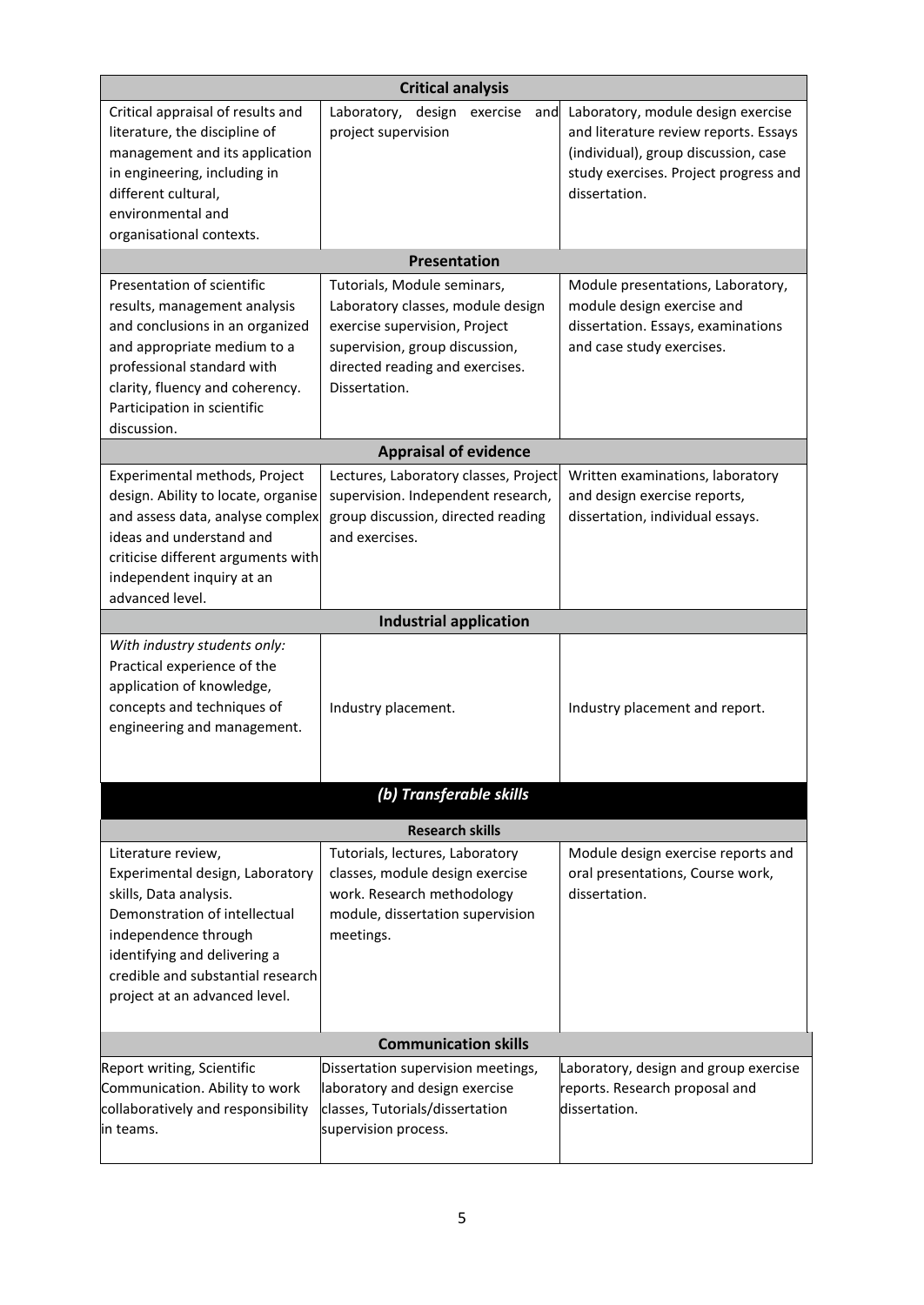| <b>Data presentation</b>                                                                                                                                                                                                                                                                                                      |                                                                                                                                                                                  |                                                                                                                                                                                                        |  |  |  |
|-------------------------------------------------------------------------------------------------------------------------------------------------------------------------------------------------------------------------------------------------------------------------------------------------------------------------------|----------------------------------------------------------------------------------------------------------------------------------------------------------------------------------|--------------------------------------------------------------------------------------------------------------------------------------------------------------------------------------------------------|--|--|--|
| graphical<br>IT,<br>Analytical<br>and<br>methods, CAD drawings,<br>Statistics. Ability to locate,<br>organise and marshal evidence<br>and select and apply appropriate<br>software packages for<br>quantitative analysis.                                                                                                     | Dissertation supervision meetings,<br>course work (laboratories, module<br>design exercises, case studies and<br>self- directed private study)                                   | Seminars, Course work/case- study<br>reports, Research proposal and<br>dissertation, Module examinations                                                                                               |  |  |  |
|                                                                                                                                                                                                                                                                                                                               | <b>Working relationships</b>                                                                                                                                                     |                                                                                                                                                                                                        |  |  |  |
| Project management,<br>Organization skills, Time<br>management, Collaborative and<br>responsible working in teams.                                                                                                                                                                                                            | Dissertation supervision meetings<br>(incl. the establishment of a working<br>relationship with supervisor), Group<br>working in modules (laboratories<br>and design exercises). | Formative assessment based on<br>informal qualitative feedback on<br>content and performance from<br>teacher and peers. Module design<br>exercise assessment, Seminar<br>performance.<br>Dissertation. |  |  |  |
|                                                                                                                                                                                                                                                                                                                               | <b>Managing learning</b>                                                                                                                                                         |                                                                                                                                                                                                        |  |  |  |
| Study skills, Information<br>management, Developing<br>specialization and interests,<br>Project management. Ability to<br>reflect upon behaviour and skills<br>with a view to personal and<br>professional development.<br>Identifying and delivering a<br>credible and substantial research<br>project at an advanced level. | Tutorials and seminars, Library and<br>IT skills sessions, dissertation<br>supervision meetings and process.                                                                     | Course work, module design exercise<br>assessment, Research proposal and<br>dissertation.                                                                                                              |  |  |  |
|                                                                                                                                                                                                                                                                                                                               | <b>Career management</b>                                                                                                                                                         |                                                                                                                                                                                                        |  |  |  |
| Ability to reflect on motivation,<br>strengths, interests and skills<br>with a view to personal and<br>professional development.<br>Research an area which may be<br>relevant to the student's career<br>preferences.                                                                                                         | Tutorials, independent self- directed<br>research into career opportunities<br>using CDS.<br>Dissertation research.                                                              | Discussion within forums/tutorials,<br>Development Plan. Dissertation.                                                                                                                                 |  |  |  |
| With industry students only:<br>1. Select appropriate<br>resources for<br>researching/securing<br>placement opportunities<br>2. Explain the process for<br>applying for and securing a<br>relevant placement                                                                                                                  | Placement preparation 1 & 2:<br>Students are provided with<br>dedicated and timetabled sessions<br>to prepare to search and secure an<br>industrial placement.                   | Formative module feedback through<br>session tasks and exercises                                                                                                                                       |  |  |  |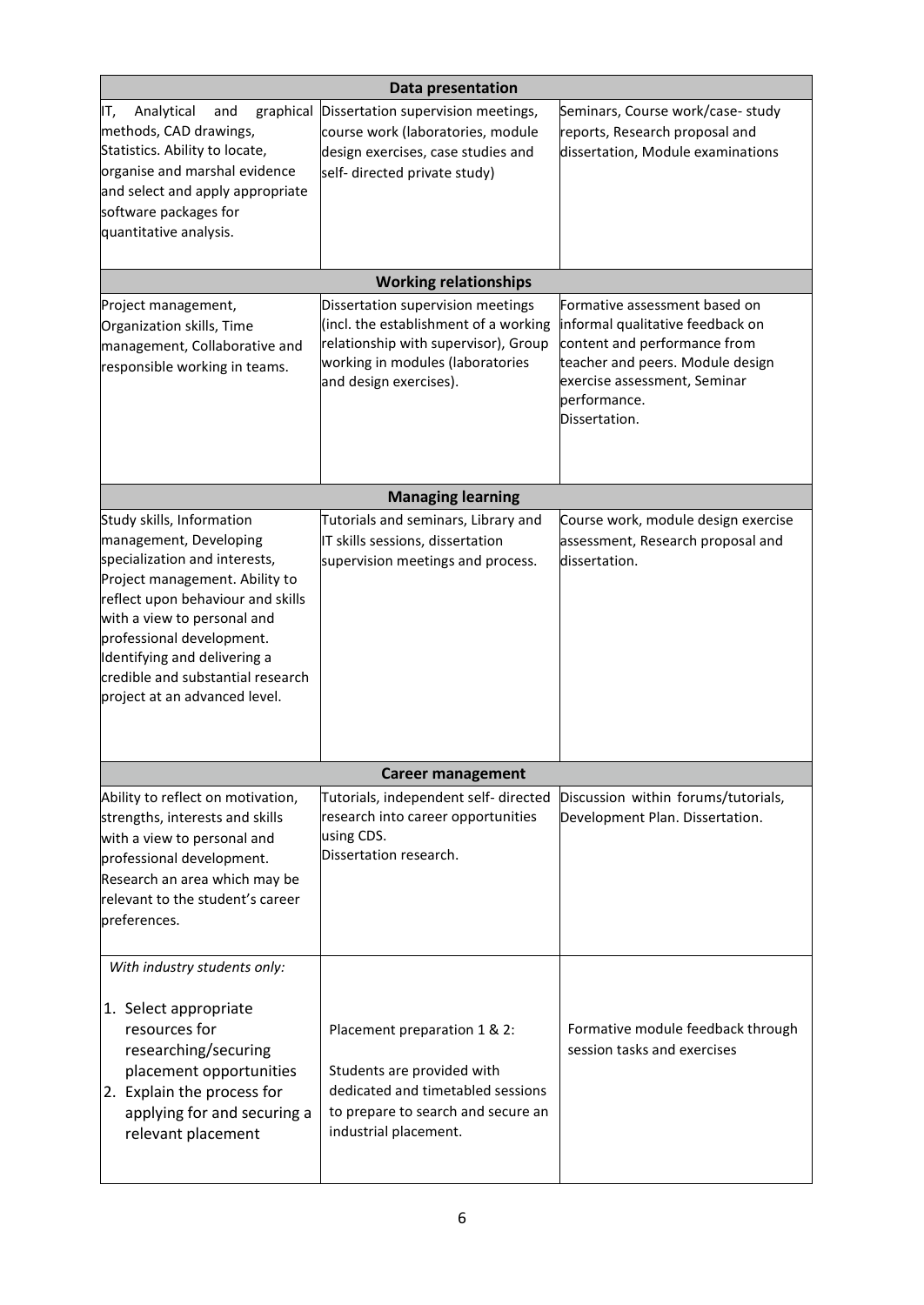|     | 3. Construct effective       | Problem solving classes,                     |                                                                  |
|-----|------------------------------|----------------------------------------------|------------------------------------------------------------------|
|     | applications for placement   | Masterclasses, Career                        | <b>Completion of Monthly Reflective</b>                          |
|     | opportunities                | development programmes,                      | Journals to record skills                                        |
|     | 4. Recognise suitable plans  | Independent research.                        | development, major achievements,                                 |
|     | for transitioning into a     |                                              | key areas of work, learning points                               |
|     | placement                    |                                              | and challenges overcome.                                         |
|     | 5. Apply the theoretical and |                                              |                                                                  |
|     | practical aspects of the     | On placement:                                | Assessed by a Placement Portfolio,                               |
|     | material studied at the      |                                              | comprising of a Reflective Summary,                              |
|     | University and               | Students undertake a minimum of              | Professional Development Plan, and                               |
|     | demonstrate the personal     | 3 months experience in the                   | Updated CV (excluded from word                                   |
|     | and professional skills      | workplace.                                   | count) to formally assess on a pass or                           |
|     | necessary for your role      |                                              | fail basis.                                                      |
|     | within the organisation.     | Project supervision, independent<br>research |                                                                  |
| l6. | Compose a Professional       |                                              | Formative feedback during a<br>Placement Visit (in person or via |
|     | Development Plan             |                                              | Skype) from Placement Provider and                               |
|     | considering your             |                                              | Placement Tutor regarding reflection                             |
|     | strengths, development       |                                              | on skills development, areas of                                  |
|     | areas and motivations for    |                                              | strength and weakness and                                        |
|     | your next step               |                                              | contribution to the workplace.                                   |
|     | 7. Modify your CV to include |                                              |                                                                  |
|     | the skills and experience    |                                              |                                                                  |
|     | you have gained through      |                                              |                                                                  |
|     | your significant experience  |                                              |                                                                  |
|     | gained in the past 12        |                                              |                                                                  |
|     | months.                      |                                              |                                                                  |

## **10. Special features:**

Accreditation for the course is being sought from IMechE and IET, if successful this would be subject to 5 yearly re-accreditation.

i. After completing the eight taught modules and exams in the first year of the course, students will carry out between 3 and 12 months employment in an industrial placement. Students will be encouraged to undertake the maximum period of employment possible, to gain the full benefit of experience in industry.

ii. On the return from an industrial placement, the Placement Student will carry out an in-house project in the School or Department, as per the normal non-Industry MSc The project will be supervised and assessed within the Department. The project title will be decided, in conjunction with the Placement Student, while they are on placement.

iii. During the industrial placement, appropriate support will be provided by the School or Department as defined in the Code of Practice.

iv. Placement Students will be expected to complete a Monthly Reflective Journal to record their training. This will support the Placement Student to complete the Placement Portfolio which is assessed on a pass/fail basis, and will have no credit weighting in the MSc.

v. Placement Students who do not pass the assessment or meet the minimum duration of an industrial placement will receive the standard MSc degree.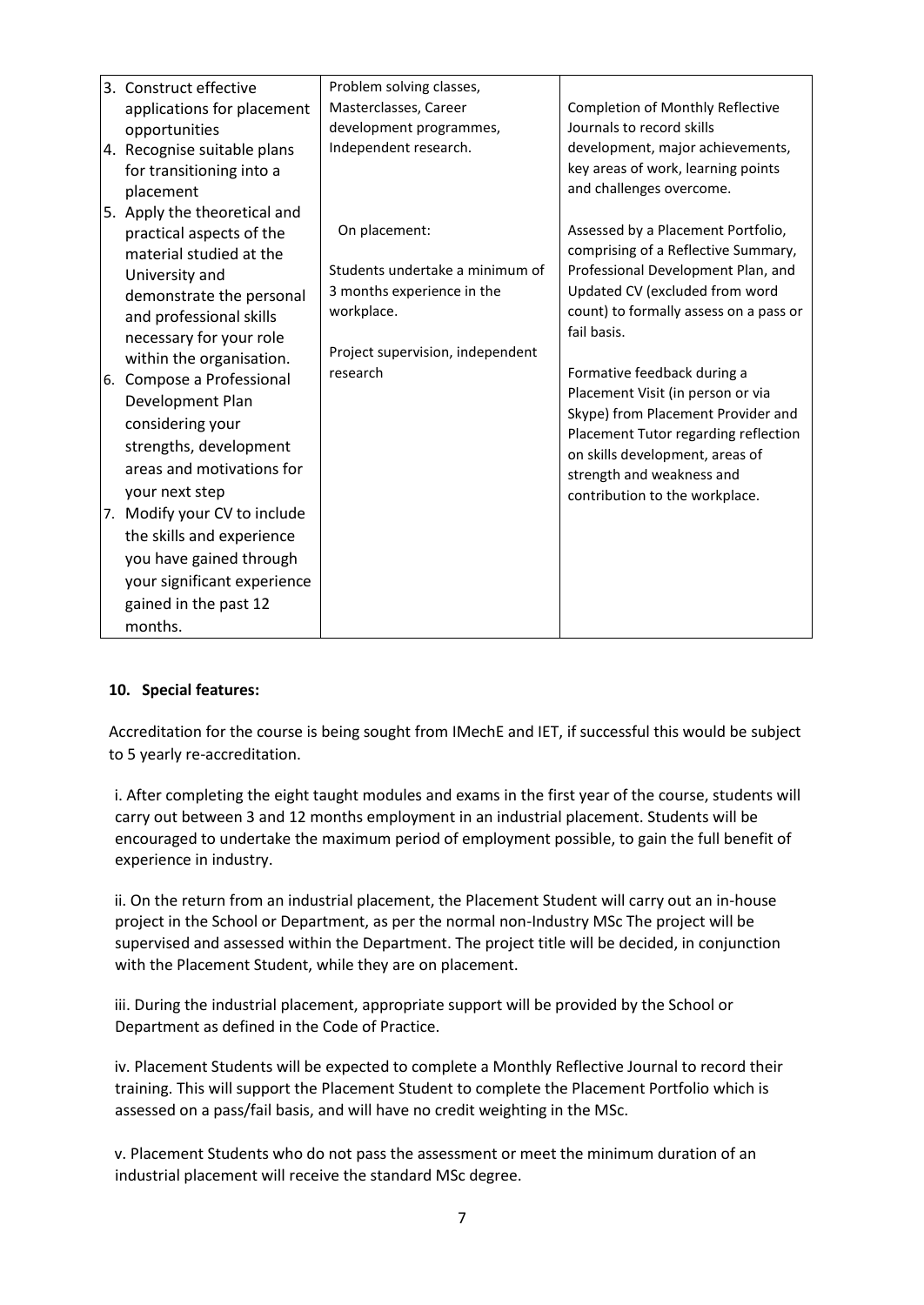## **11. Indications of programme quality:**

The programme is subject to all normal departmental, college and institutional academic quality assurance processes.

It is the student's responsibility to secure an industrial placement. Students are invited to attended Placement Preparation modules, additional support workshops and 1-2-1 appointments with the Career Development Service. Employer led activities provide a platform for students to engage with organisations who are recruiting students for year in industry roles.

The 'with Industry' MSc relies on the Placement Provider to provide work suitable for an MSc student. To ensure the role is relevant, the School or Department assesses the industrial placement through the University's Placement Approval Process. The Placement Provider will be asked to provider:

- An indication of the area of the organisation where the Placement Student will work.
- An indication of the area of expertise that the Placement Student should have or will gain.
- Whether the work is suitable only for a UK national, for and EU national or for an overseas student.
- The resources available to the Placement Student. For example, design software, textbooks, laboratory equipment, product specimens, access to facilities in the organisation.
- Identification of a suitable industrial mentor (i.e. a graduate with knowledge of the area and at least a couple of years of experience in the field).

When a Placement Student starts an industrial placement, they will be required to complete health and safety documents and confirm they have completed a formal induction process no later than the 2nd week of placement.

Placement Students will be provided with a Study Guide for their industrial placement and support them to complete the assessment. The School or Department will undertake a placement start check, regular communications, visits to the workplace (physical and/or virtual) and evaluation. Communication and contact between the Placement Student, Placement Provider and University provides support should issues arise.

## **12. Scheme of Assessment**

As defined i[n Senate Regulation 6:](http://www.le.ac.uk/senate-regulation6) Regulations governing taught postgraduate programmes of study.

The following additional award requirements for this programme have been approved:

- This programme follows the Scheme of Assessment for Master degree programmes with a structure of 120 credits of taught modules and a project of 60 credits, with the variation (required by the Engineering Council for accreditation purposes) that a maximum of 15 credits may be failed at grade D (40-49%) and no credits failed at grade F (0-39%). Students who fail to meet this criterion will be considered for an interim award based on the taught component of the programme.
- A student who successfully completes an industry placement but does not meet the award requirements for an MSc may be considered for the exit award of PGDip with management and industry.

Special conditions apply for the PGCert exit route to ensure engineering / management learning outcomes achieved are appropriate to the title of the award. The title of award offered, a function of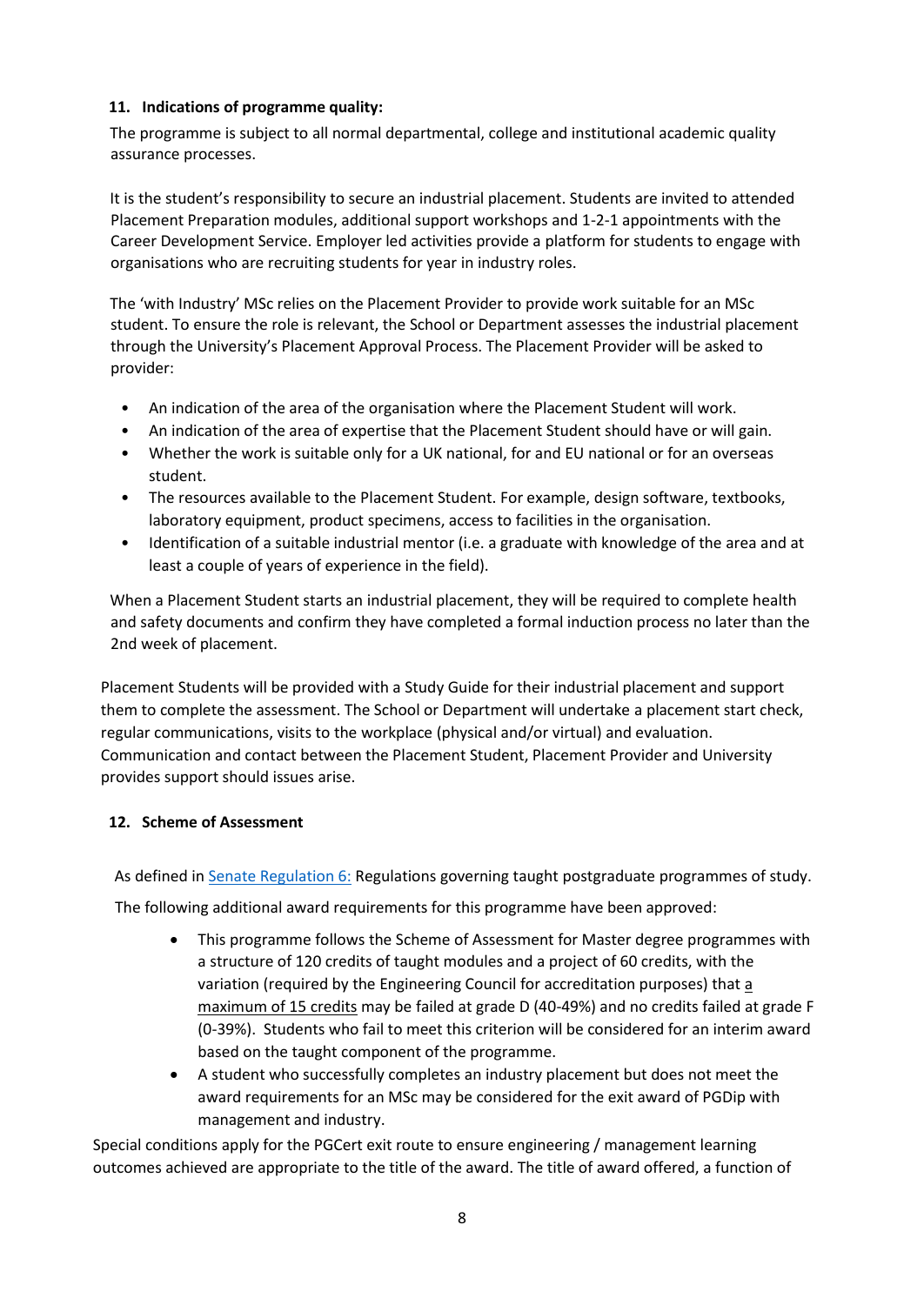the number of modules passed in each discipline and therefore the balance of ILOs achieved, is detailed in the Table below:

| <b>AWARD MATRIX</b><br><b>FOR TAUGHT</b>                                  |                | NUMBER OF 15-CREDIT MN7xxx MODULES PASSED           |                                                                                                          |                                                                                                          |                                                                                                          |
|---------------------------------------------------------------------------|----------------|-----------------------------------------------------|----------------------------------------------------------------------------------------------------------|----------------------------------------------------------------------------------------------------------|----------------------------------------------------------------------------------------------------------|
| <b>MODULES (NUMBER</b><br><b>IN BRACKETS IS</b><br><b>CREDITS PASSED)</b> |                | 0                                                   | $\mathbf{1}$                                                                                             | $\overline{2}$                                                                                           | 3                                                                                                        |
|                                                                           | $\mathbf 0$    |                                                     |                                                                                                          |                                                                                                          | <b>PGCert IN</b>                                                                                         |
|                                                                           |                | <b>FAIL (0)</b>                                     | <b>FAIL (15)</b>                                                                                         | <b>FAIL (30)</b>                                                                                         | MANAGEMENT<br>(45)                                                                                       |
|                                                                           | $\mathbf{1}$   | <b>FAIL (15)</b>                                    | <b>FAIL (30)</b>                                                                                         | <b>PGCert IN</b><br><b>ENGINEERING</b><br><b>WITH</b><br><b>MANAGEMENT</b><br>(45)                       | <b>PGCert IN</b><br><b>ENGINEERING</b><br><b>WITH</b><br>MANAGEMENT<br>(60)                              |
| <b>NUMBER OF</b><br>15- CREDIT<br>EG7xxx                                  | $\overline{2}$ | <b>FAIL (30)</b>                                    | PGCert in<br><b>ENGINEERING</b><br><b>WITH</b><br><b>MANAGEMENT</b><br>(45)                              | <b>PGCert IN</b><br><b>ENGINEERING</b><br><b>WITH</b><br>MANAGEMENT<br>(60)                              | <b>PGCert IN</b><br><b>ENGINEERING</b><br><b>WITH</b><br>MANAGEMENT<br>(75)                              |
| <b>MODULES</b><br><b>PASSED</b>                                           | $\overline{3}$ | PGCert in<br>ADVANCED<br><b>ENGINEERING</b><br>(45) | PGCert in<br>ADVANCED<br><b>ENGINEERING</b><br><b>WITH</b><br>MANAGEMENT<br>(60)                         | <b>PGCert IN</b><br><b>ADVANCED</b><br><b>ENGINEERING</b><br><b>WITH</b><br>MANAGEMENT<br>(75)           | <b>PGDip IN</b><br>(respective<br>discipline)<br><b>ENGINEERING</b><br><b>WITH</b><br>MANAGEMENT<br>(90) |
|                                                                           | 4              | PGCert in<br>ADVANCED<br><b>ENGINEERING</b><br>(60) | PGCert in<br><b>ADVANCED</b><br><b>ENGINEERING</b><br><b>WITH</b><br>MANAGEMENT<br>(75)                  | <b>PGDip IN</b><br>(respective<br>discipline)<br><b>ENGINEERING</b><br><b>WITH</b><br>MANAGEMENT<br>(90) | MSc/PGDip IN<br>(respective<br>discipline)<br><b>ENGINEERING</b><br><b>WITH</b><br>MANAGEMENT<br>(105)   |
|                                                                           | 5              | PGCert in<br>ADVANCED<br><b>ENGINEERING</b><br>(75) | <b>PGDip IN</b><br>(respective<br>discipline)<br><b>ENGINEERING</b><br><b>WITH</b><br>MANAGEMENT<br>(90) | MSc/PGDip IN<br>(respective<br>discipline)<br><b>ENGINEERING</b><br><b>WITH</b><br>MANAGEMENT<br>(105)   | MSc/PGDip IN<br>(respective<br>discipline)<br><b>ENGINEERING</b><br><b>WITH</b><br>MANAGEMENT<br>(120)   |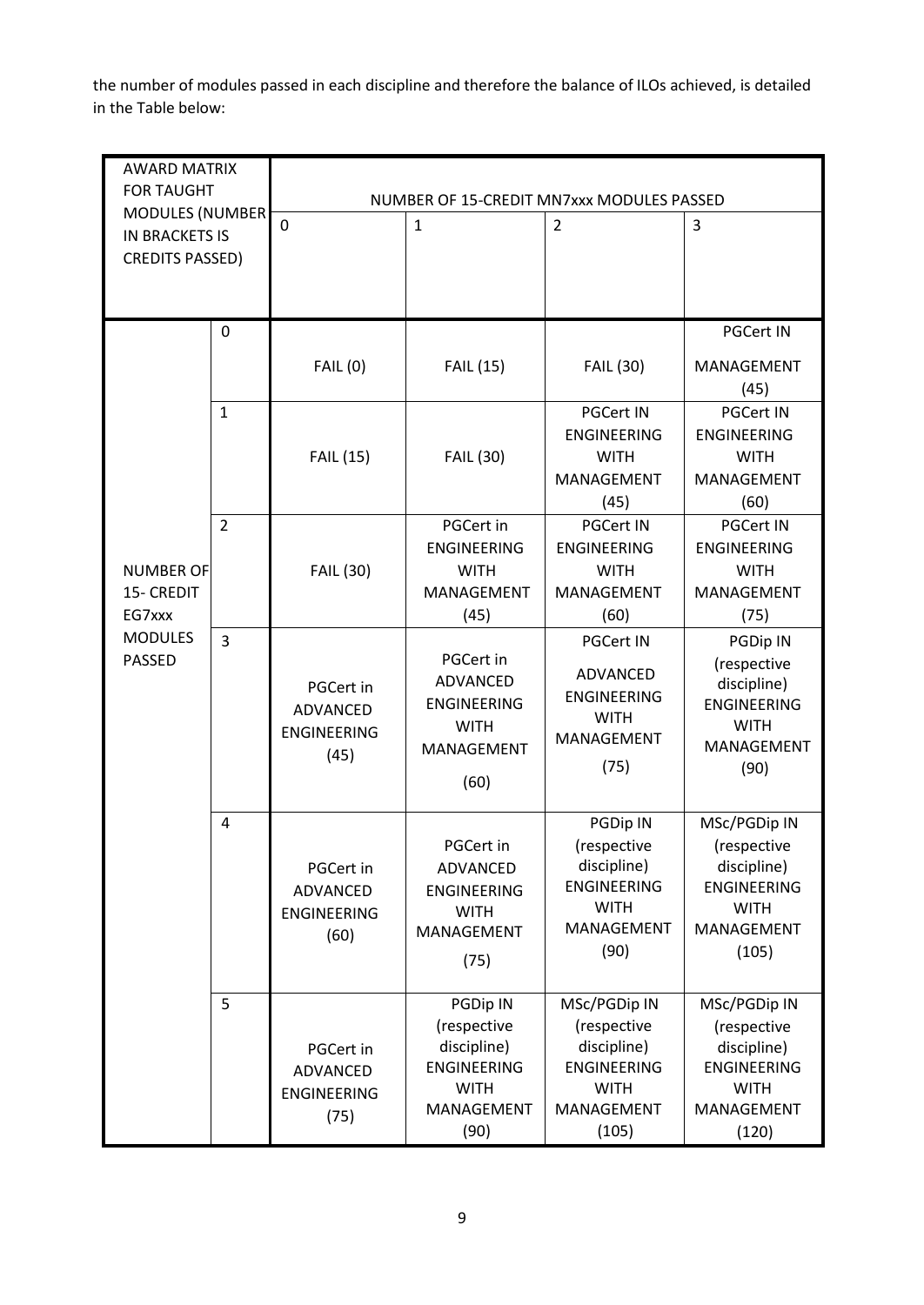## **13. Progression points**

As defined in [Senate Regulation 6:](http://www.le.ac.uk/senate-regulation6) Regulations governing taught postgraduate programmes of study. The following additional award requirements for this programme have been approved:

A Placement Student will revert back to the degree without Year in Industry if:

- 1. At the semester 1 exam board, they have less than one module at merit level and any failed modules at <50%. No progression rule is applied at the semester 2 exam board. In the case of failed modules with mitigating circumstances, the semester 1 board will use its discretion.
- 2. They fail to secure an industrial placement role.
- 3. They fail to pass the assessment related to the industrial placement.
- 4. The industrial placement ends early due to the behaviour of the Placement Student not being in accordance with the University's Regulations for Students, Student Responsibilities. The Placement Student will need to return to the University and carry out an in-house project in the School or Department, as per the normal non-Industry MSc. To prevent such an incident from happening, processes are in place to identify any possible issues or concerns early in the industrial placement role. This includes a start check, regular communications, visits to the workplace (physical and/or virtual) and evaluation. Communication and contact between the Placement Student, Placement Provider and University provides support should issues arise.
- 5. They discontinue their industrial placement and carry out an in-house project in the School or Department, as per the normal non-Industry MSc.

In the event that a Placement Student is moved to the standard campus-based MSc, the Placement Provider will be notified immediately. For overseas students, the UKBA will also be informed immediately. Placement Provider's will be made that any contract of employment shall be made subject to satisfactory completion of the taught part of the MSc.

Three months is the minimum time required for an industrial placement to be formally recognised. If the industrial placement is terminated earlier than 3 months as a result of event outside of the Placement Students control (for example redundancy, or company liquidation), the following process will be adopted:

- 1. If the Placement Student has completed less than 2 months, they will be supported to search for another placement to take them up to the required minimum of 3 months for the industrial placement to be formally recognised. If the Placement Student does not find a placement to meet this criteria they will be required to suspend and transferred onto the degree without industry.
- 2. If the Placement Student has completed 2 months, they will be supported to search for another placement to take them up to the 3 months required for the industrial placement to be formally recognised. If the Placement Student cannot source an additional placement to take them to 3 months, assessments related to the industrial placement will be set for the student to make it possible for the individual learning objectives for the industrial placement to be met. This will allow with industry to be recognised in the degree certificate.
- 3. The duration of time between the two Placement Providers to meet the minimum 3 months of an industrial placement must not exceed the period of time required to comply with visa requirements.
- 4. A Placement Student is permitted to undertake an industrial placement which runs across two academic years.

## **14. Rules relating to re-sits or re-submissions:**

As defined in [Senate Regulation 6:](http://www.le.ac.uk/senate-regulation6) Regulations governing taught postgraduate programmes of study.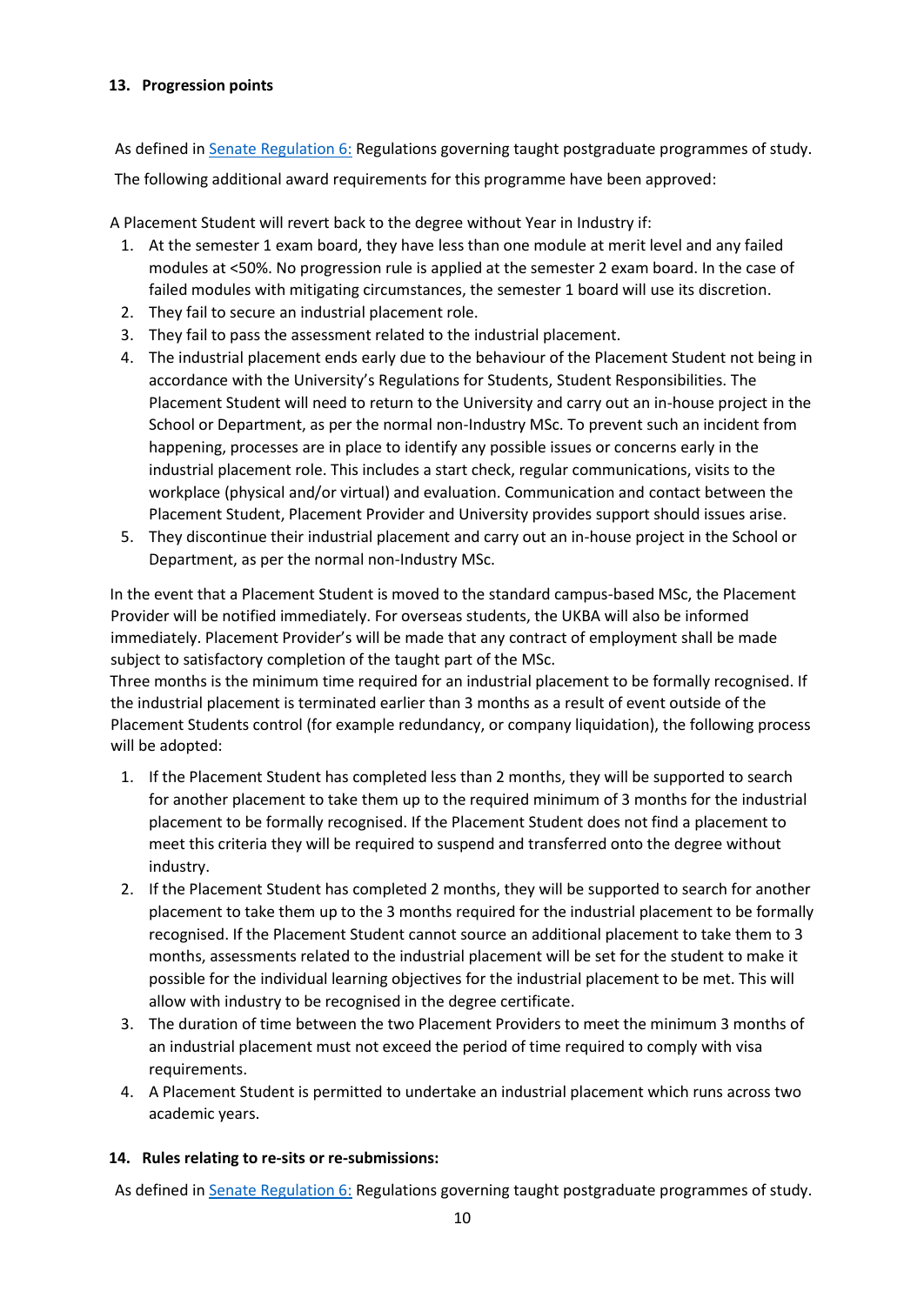## **15. Additional information** [e.g. timetable for admissions]

Admissions will only take place in October each year.

#### **16. External Examiner**

The details of the External Examiner(s) for this programme and the most recent External Examiners' reports can be found [here.](https://exampapers.le.ac.uk/xmlui/handle/123456789/214)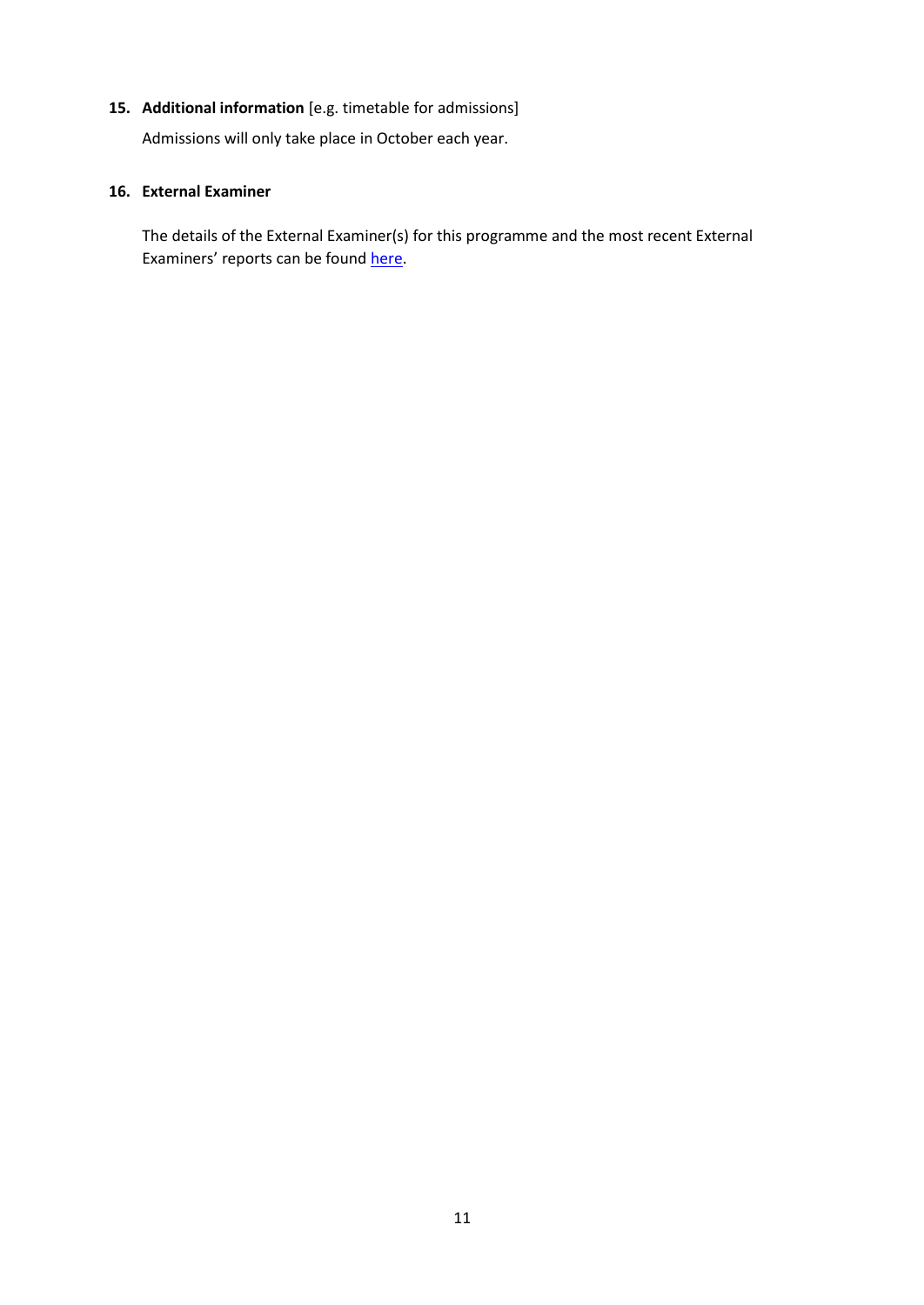# **Appendix 1: Programme structure** (programme regulations)

## **YEAR 1**

#### **Semester 1**

Compulsory modules:

| EG7010 Engineering Design Case Study         | 15 | Sem 1 |
|----------------------------------------------|----|-------|
| MN7403 Accounting and Finance for Managers   | 15 | Sem 1 |
| <b>MN7402 Business Economics</b>             | 15 | Sem 1 |
| ADEG7221 Placement Preparation 1*            | 0  | Sem 1 |
| Select at least one module from:             |    |       |
| EG7026 Advanced Fluid Dynamics               | 15 | Sem 1 |
| EG7028 Understanding Surfaces in Engineering | 15 | Sem 1 |
| <b>EG7037 Advanced Solid Mechanics</b>       | 15 | Sem 1 |
| Select maximum one module from:              |    |       |
| EG7013 Modelling and Classification of Data  | 15 | Sem 1 |
| <b>EG7015 Robust Control</b>                 | 15 | Sem 1 |

## **Semester 2**

| Compulsory modules:                          |    |                  |
|----------------------------------------------|----|------------------|
| <b>MN7406 International Business</b>         | 15 | Sem <sub>2</sub> |
| ADEG7222 Placement Preparation 2*            | 0  | Sem <sub>2</sub> |
| EG7302 Engineering Management Project*       | 60 | Sem 2/Summer     |
| Select two modules from:                     |    |                  |
| EG7016 Design of Discrete Systems            | 15 | Sem <sub>2</sub> |
| EG7017 Real-Time Signal Processing           | 15 | Sem <sub>2</sub> |
| <b>EG7029 Computational Fluid Dynamics</b>   | 15 | Sem <sub>2</sub> |
| <b>EG7031 Advanced Materials Modelling</b>   | 15 | Sem <sub>2</sub> |
| <b>EG7038 Aerospace Materials</b>            | 15 | Sem <sub>2</sub> |
| <b>EG7040 Nonlinear Control</b>              | 15 | Sem <sub>2</sub> |
| <b>EG7060 Dynamics of Mechanical Systems</b> | 15 | Sem <sub>2</sub> |
| YEAR 2*                                      |    |                  |

| ADEG7223 On Placement*                 |    |
|----------------------------------------|----|
| EG7302 Engineering Management Project* | 60 |